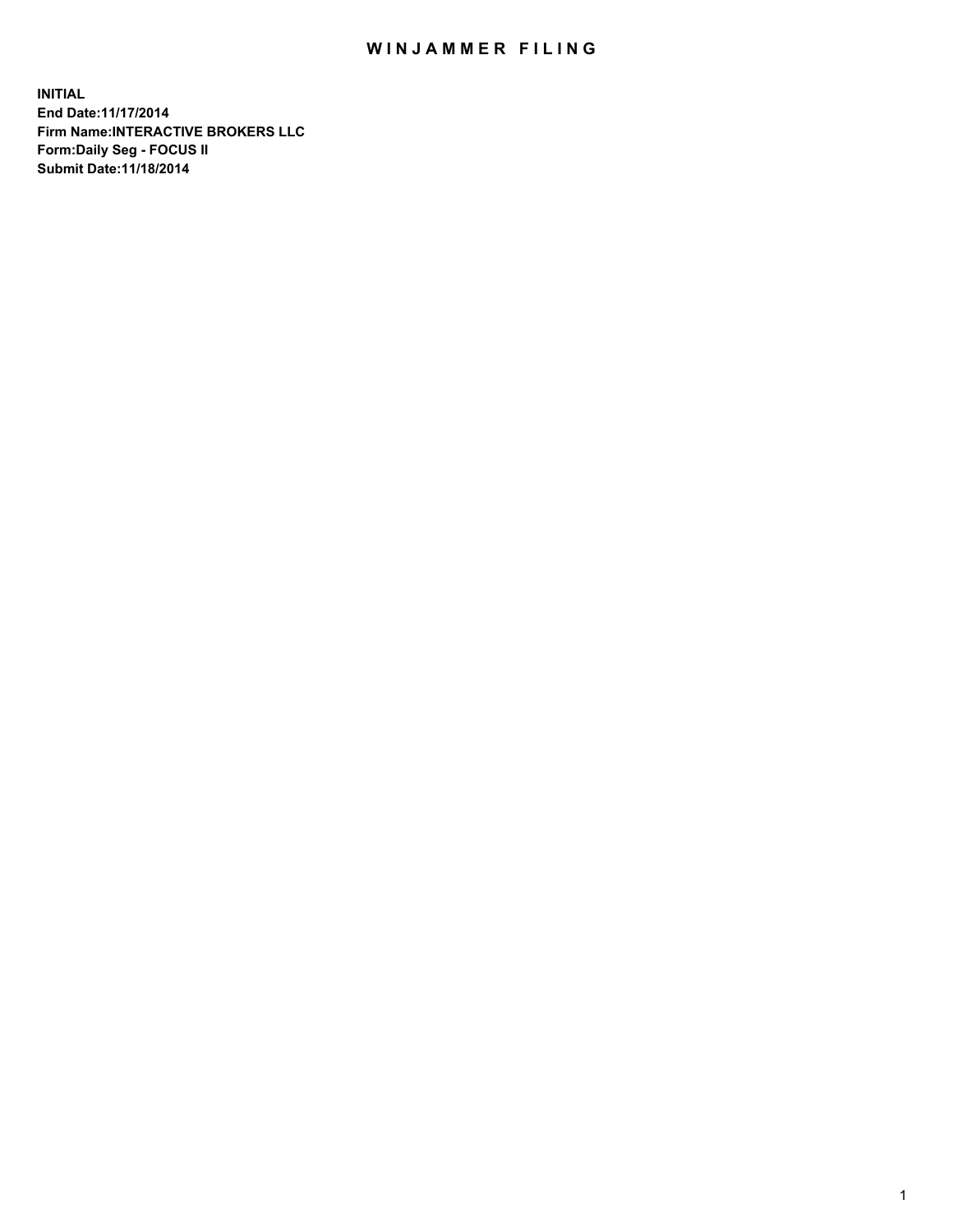## **INITIAL End Date:11/17/2014 Firm Name:INTERACTIVE BROKERS LLC Form:Daily Seg - FOCUS II Submit Date:11/18/2014 Daily Segregation - Cover Page**

| Name of Company<br><b>Contact Name</b><br><b>Contact Phone Number</b><br><b>Contact Email Address</b>                                                                                                                                                                                                                          | <b>INTERACTIVE BROKERS LLC</b><br><b>Michael Ellman</b><br>203-422-8926<br>mellman@interactivebrokers.co<br>$m$ |
|--------------------------------------------------------------------------------------------------------------------------------------------------------------------------------------------------------------------------------------------------------------------------------------------------------------------------------|-----------------------------------------------------------------------------------------------------------------|
| FCM's Customer Segregated Funds Residual Interest Target (choose one):<br>a. Minimum dollar amount: ; or<br>b. Minimum percentage of customer segregated funds required:% ; or<br>c. Dollar amount range between: and; or<br>d. Percentage range of customer segregated funds required between:% and%.                         | <u>0</u><br><u>0</u><br>155,000,000 245,000,000<br>0 <sub>0</sub>                                               |
| FCM's Customer Secured Amount Funds Residual Interest Target (choose one):<br>a. Minimum dollar amount: ; or<br>b. Minimum percentage of customer secured funds required:% ; or<br>c. Dollar amount range between: and; or<br>d. Percentage range of customer secured funds required between:% and%.                           | <u>0</u><br>0<br>80,000,000 120,000,000<br>0 <sub>0</sub>                                                       |
| FCM's Cleared Swaps Customer Collateral Residual Interest Target (choose one):<br>a. Minimum dollar amount: ; or<br>b. Minimum percentage of cleared swaps customer collateral required:% ; or<br>c. Dollar amount range between: and; or<br>d. Percentage range of cleared swaps customer collateral required between:% and%. | $\overline{\mathbf{0}}$<br>$\underline{\mathbf{0}}$<br>0 <sub>0</sub><br>0 <sub>0</sub>                         |
| Current ANC:on<br><b>Broker Dealer Minimum</b><br>Debit/Deficit - CustomersCurrent AmountGross Amount<br>Domestic Debit/Deficit<br>Foreign Debit/Deficit                                                                                                                                                                       | 2,582,273,217 17-NOV-2014<br>382,061,864<br>4,821,513<br>4,208,4050                                             |
| Debit/Deficit - Non CustomersCurrent AmountGross Amount<br>Domestic Debit/Deficit<br>Foreign Debit/Deficit<br>Proprietary Profit/Loss<br>Domestic Profit/Loss<br>Foreign Profit/Loss                                                                                                                                           | 0 <sub>0</sub><br>0 <sub>0</sub><br><u>0</u><br><u>0</u>                                                        |
| Proprietary Open Trade Equity<br>Domestic OTE<br>Foreign OTE<br><b>SPAN</b><br><b>Customer SPAN Calculation</b>                                                                                                                                                                                                                | <u>0</u><br><u>0</u><br>1,116,434,699                                                                           |
| Non-Customer SPAN Calcualation<br><b>Proprietary Capital Charges</b><br>Minimum Dollar Amount Requirement<br>Other NFA Dollar Amount Requirement                                                                                                                                                                               | 33,638,397<br><u>0</u><br>20,000,000 [7465]<br>21,534,034 [7475]                                                |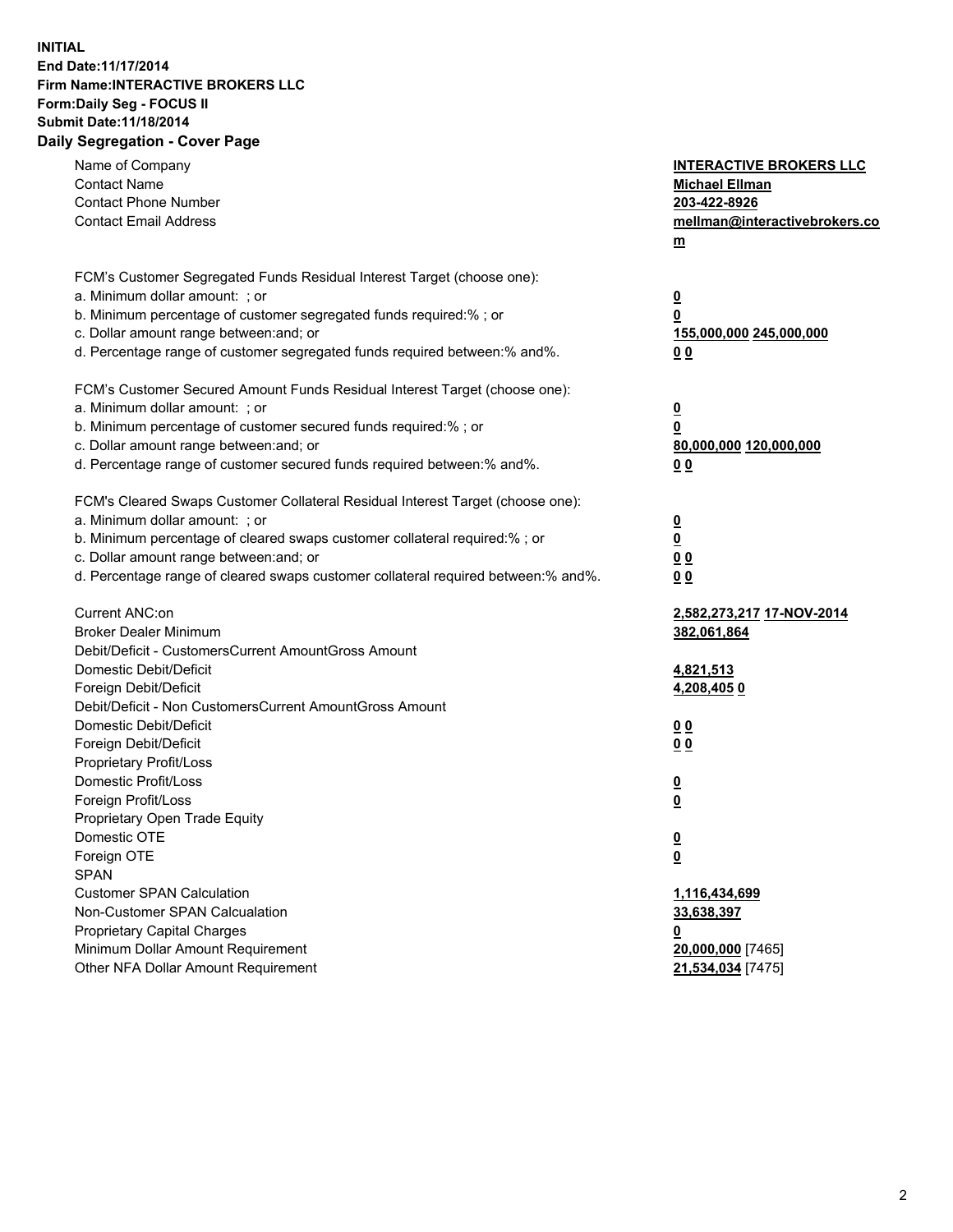## **INITIAL End Date:11/17/2014 Firm Name:INTERACTIVE BROKERS LLC Form:Daily Seg - FOCUS II Submit Date:11/18/2014 Daily Segregation - Secured Amounts**

| -477,554 [7735] 76,652,801 [7740] |
|-----------------------------------|
|                                   |
|                                   |
|                                   |
|                                   |
|                                   |
|                                   |
|                                   |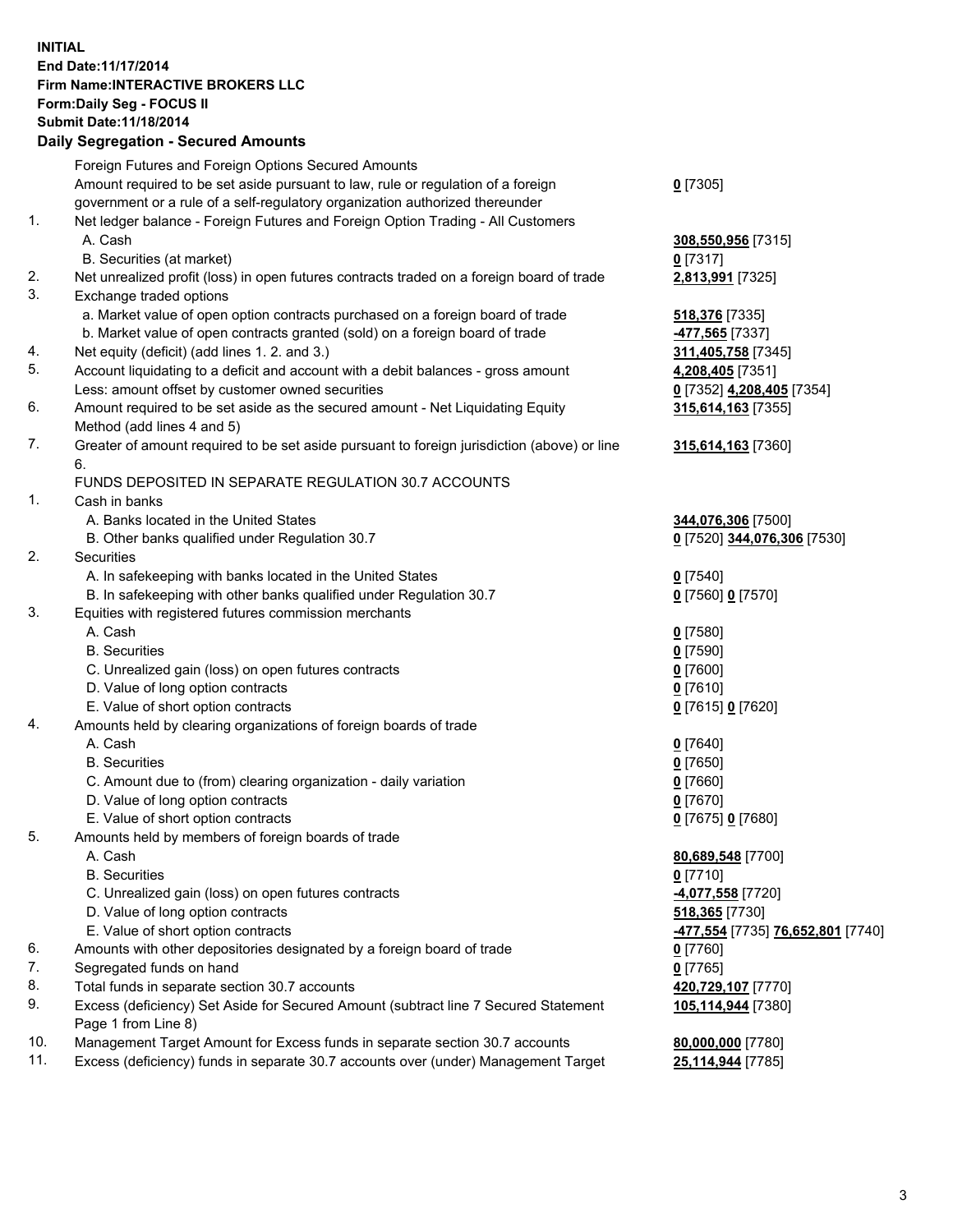**INITIAL End Date:11/17/2014 Firm Name:INTERACTIVE BROKERS LLC Form:Daily Seg - FOCUS II Submit Date:11/18/2014 Daily Segregation - Segregation Statement** SEGREGATION REQUIREMENTS(Section 4d(2) of the CEAct) 1. Net ledger balance A. Cash **2,338,375,826** [7010] B. Securities (at market) **0** [7020] 2. Net unrealized profit (loss) in open futures contracts traded on a contract market **-14,621,582** [7030] 3. Exchange traded options A. Add market value of open option contracts purchased on a contract market **129,007,704** [7032] B. Deduct market value of open option contracts granted (sold) on a contract market **-193,614,527** [7033] 4. Net equity (deficit) (add lines 1, 2 and 3) **2,259,147,421** [7040] 5. Accounts liquidating to a deficit and accounts with debit balances - gross amount **4,821,513** [7045] Less: amount offset by customer securities **0** [7047] **4,821,513** [7050] 6. Amount required to be segregated (add lines 4 and 5) **2,263,968,934** [7060] FUNDS IN SEGREGATED ACCOUNTS 7. Deposited in segregated funds bank accounts A. Cash **360,401,410** [7070] B. Securities representing investments of customers' funds (at market) **1,191,159,043** [7080] C. Securities held for particular customers or option customers in lieu of cash (at market) **0** [7090] 8. Margins on deposit with derivatives clearing organizations of contract markets A. Cash **10,745,358** [7100] B. Securities representing investments of customers' funds (at market) **79,529,428** [7110] C. Securities held for particular customers or option customers in lieu of cash (at market) **0** [7120] 9. Net settlement from (to) derivatives clearing organizations of contract markets **1,503,767** [7130] 10. Exchange traded options A. Value of open long option contracts **725,154** [7132] B. Value of open short option contracts **-6,565,443** [7133] 11. Net equities with other FCMs A. Net liquidating equity **-30,172,682** [7140] B. Securities representing investments of customers' funds (at market) **869,972,857** [7160] C. Securities held for particular customers or option customers in lieu of cash (at market) **0** [7170] 12. Segregated funds on hand **0** [7150] 13. Total amount in segregation (add lines 7 through 12) **2,477,298,892** [7180] 14. Excess (deficiency) funds in segregation (subtract line 6 from line 13) **213,329,958** [7190] 15. Management Target Amount for Excess funds in segregation **155,000,000** [7194]

16. Excess (deficiency) funds in segregation over (under) Management Target Amount Excess

**58,329,958** [7198]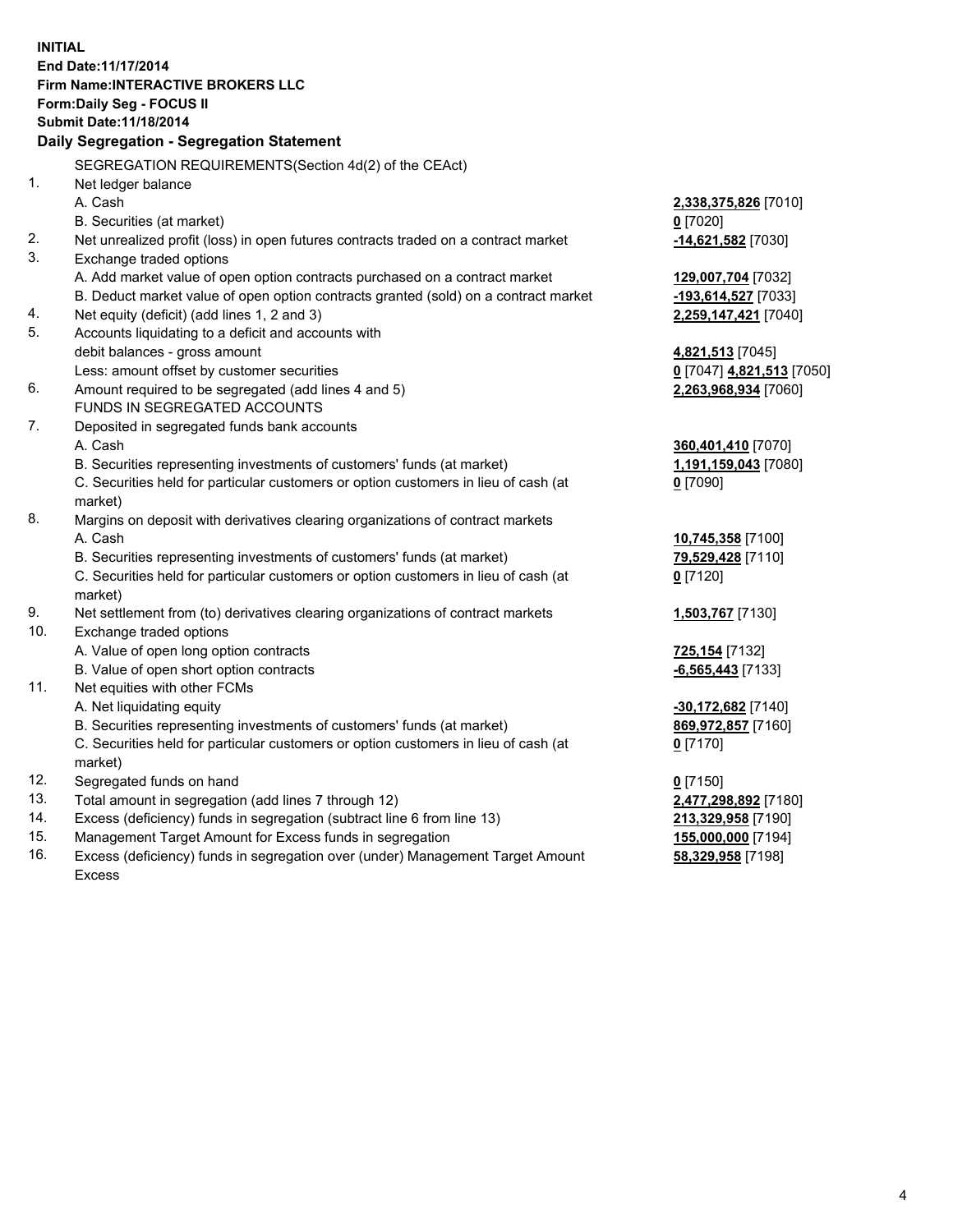## **INITIAL End Date:11/17/2014 Firm Name:INTERACTIVE BROKERS LLC Form:Daily Seg - FOCUS II Submit Date:11/18/2014 Daily Segregation - Supplemental**

| $\blacksquare$ | Total gross margin deficiencies - Segregated Funds Origin                              | 6,661 [9100]  |
|----------------|----------------------------------------------------------------------------------------|---------------|
| $\sim$         | Total gross margin deficiencies - Secured Funds Origin                                 | 32,705 [9101] |
| $\blacksquare$ | Total gross margin deficiencies - Cleared Swaps Customer Collateral Funds Origin       | $0$ [9102]    |
| $\blacksquare$ | Total gross margin deficiencies - Noncustomer and Proprietary Accounts Origin          | $0$ [9103]    |
| $\blacksquare$ | Total number of accounts contributing to total gross margin deficiencies - Segregated  | 2 [9104]      |
|                | Funds Origin                                                                           |               |
| $\blacksquare$ | Total number of accounts contributing to total gross margin deficiencies - Secured     | 1 [9105]      |
|                | <b>Funds Origin</b>                                                                    |               |
| $\blacksquare$ | Total number of accounts contributing to the total gross margin deficiencies - Cleared | $0$ [9106]    |
|                | Swaps Customer Collateral Funds Origin                                                 |               |
| ۰              | Total number of accounts contributing to the total gross margin deficiencies -         | $0$ [9107]    |
|                | Noncustomer and Proprietary Accounts Origin                                            |               |
| ۰              | Upload a copy of the firm's daily margin report the FCM uses to issue margin calls     |               |
|                | which corresponds with the reporting date.                                             |               |

11.17.2014 Commodity Margin Deficiency Report.xls